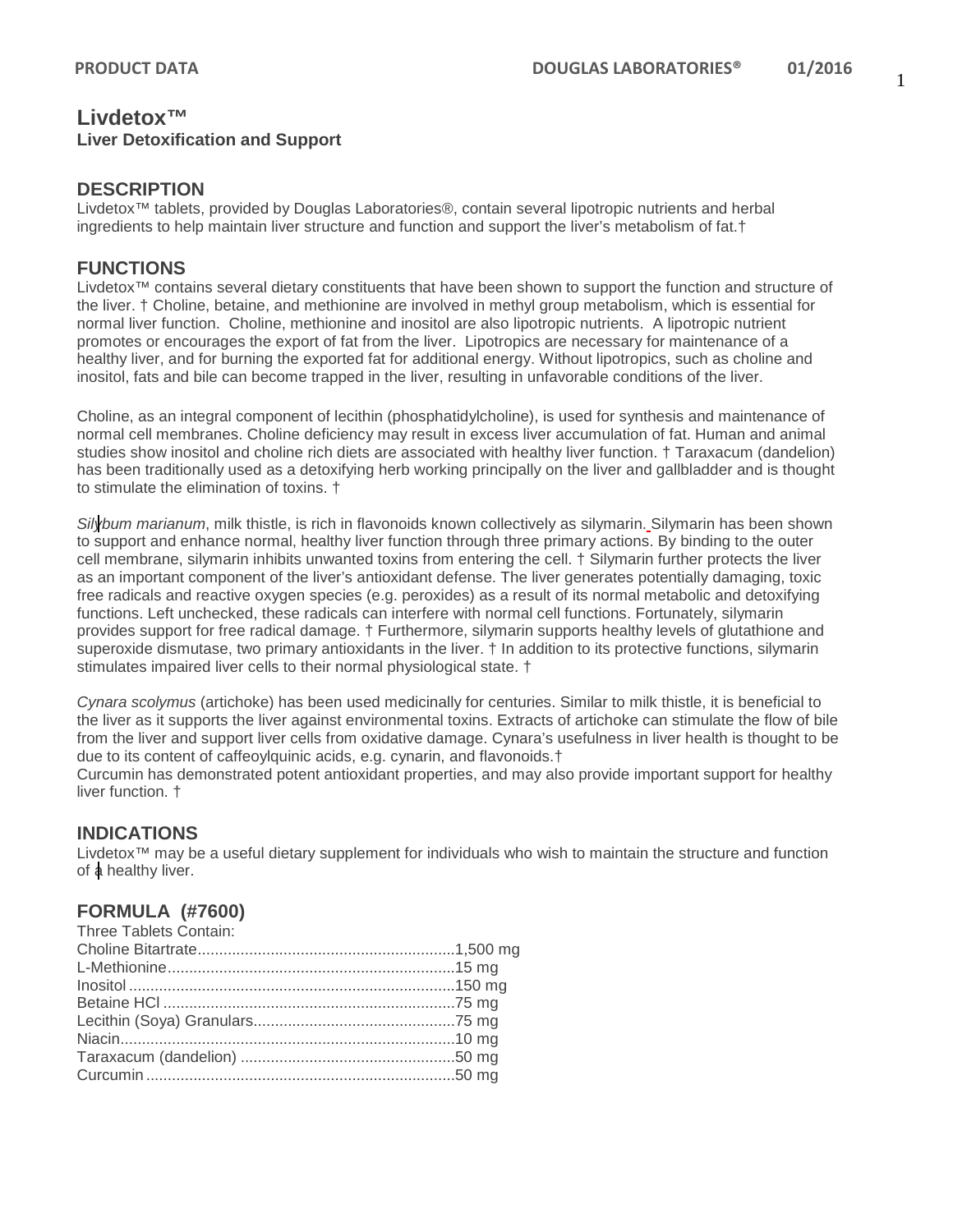# **Livdetox™**

#### **Liver Detoxification and Support**

Other Ingredients: Cellulose, vegetable stearate, silica

#### **SUGGESTED USE**

Adults take 3 tablets daily or as directed by a healthcare professional.

## **SIDE EFFECTS**

No adverse side effects have been reported.

## **STORAGE**

Store in a cool, dry place, away from direct light. Keep out of reach of children.

#### **REFERENCES**

Yu D, Shu X, Zhang X, et al. The Journal Of Nutrition [serial online]. December 2014;144(12):2034-2040. [Choline].

Deminice R, et al. Amino Acids. 2015 Apr;47(4):839-46. doi:10.1007/s00726-014-1913-x. [Betaine].

Jorgačević B, Mladenović D, Radosavljević T, et al. Human & Experimental Toxicology [serial online]. July 2014;33(7):701-709. [Choline].

Salem M, Affes H, Zeghal K, et al. Plant Foods For Human Nutrition (Dordrecht, Netherlands) [serial online]. December 2015;70(4):441-453. [Artichoke].

Mehmetçik G, et al. Experimental And Toxicologic Pathology: Official Journal Of The Gesellschaft Für Toxikologische Pathologie [serial online]. September 2008;60(6):475-480. [Artichoke].

Hfaiedh M, Brahmi D, Zourgui L. Environmental Toxicology [serial online]. October 1, 2014. [Dandelion].

Gopalakrishnan R, et al. Molecular And Cellular Biochemistry [serial online]. May 2013;377(1-2):163-176. [Milk thistle].

Chtourou Y, Garoui E, Boudawara T, Zeghal N. Human & Experimental Toxicology [serial online]. January 2013;32(1):70-81. [Milk thistle].

Luangchosiri C, et al. BMC Complementary And Alternative Medicine [serial online]. September 23, 2015;15(1):334. [Milk thistle].

He Q, Kim J, Sharma R. Toxicological Sciences: An Official Journal Of The Society Of Toxicology [serial online]. August 2004;80(2):335-342. [Milk thistle].

Anonymous. Altern Med Rev 1999;4:112-4. [Dandelion].

Berkson BM. Med Klin 1999;94 Suppl 3:84-9. [Milk thistle, selenium, Alpha Lipoic Acid].

Christian JS, Rege RV. J Surg Res 1996;61:275-81. [Methionine].

Chuang SE, Kuo ML, Hsu CH, et al. Carcinogenesis 2000;21:331-5. [Curcumin].